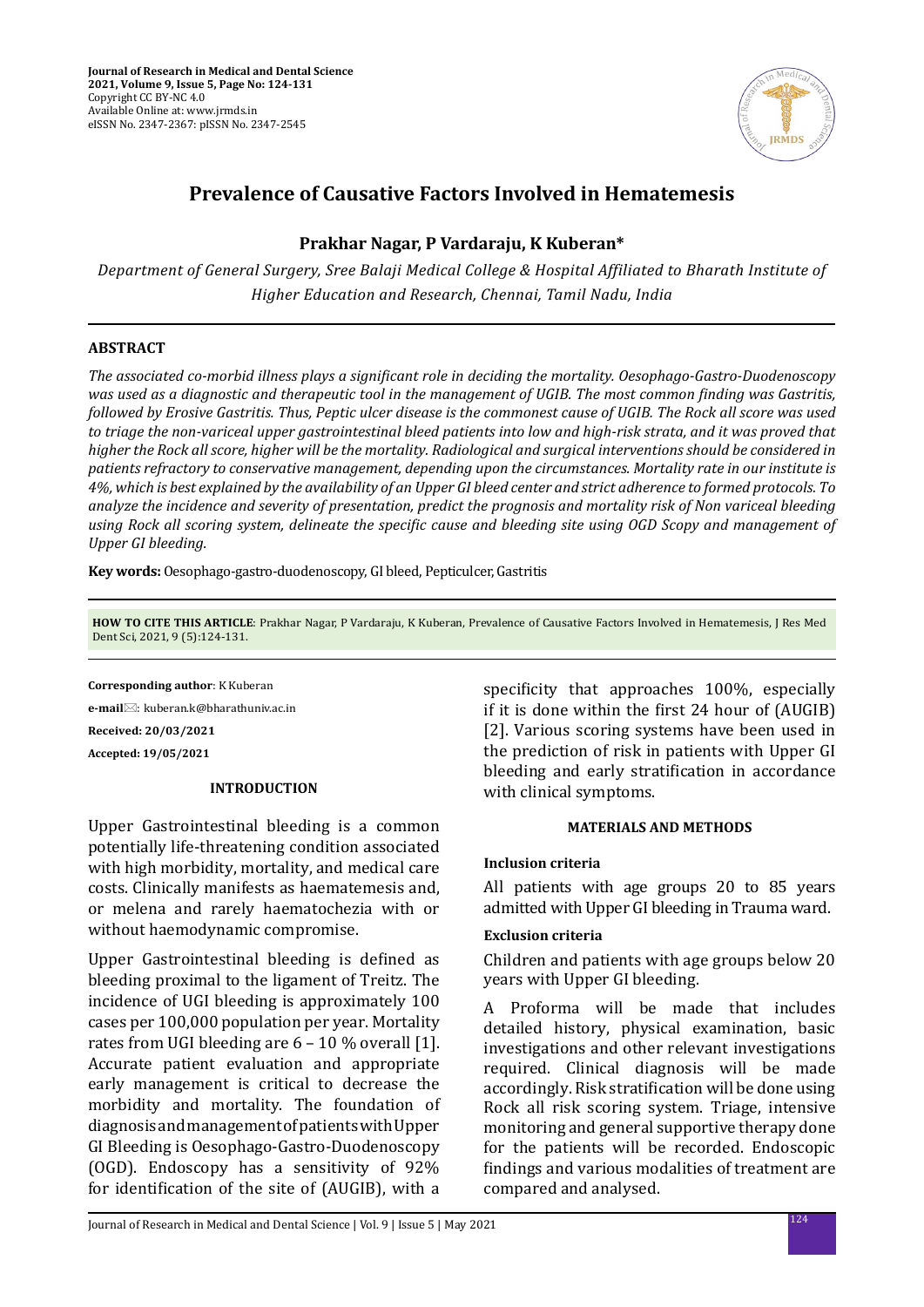# **RESULTS**

Total number of cases–100.

Mean Age of presentation–45 years.

Male: Female ratio–89:11 (Figure 1).

Further detailed results are explained in the

form of Tables (Tables 1-5) and Figures (Figure 2-5).

Initial fluid resuscitation with crystalloids and colloids were given in 87% of patients, 82% of patients were given blood transfusion and 88% of patients were managed with proton pump inhibitor therapy (Figure 4).



**Figure 1: Male female ratio.**

#### **Table 1: Clinical severity of upper gastrointestinal bleeding.**

| Mild (<500 ml)         | 58 |
|------------------------|----|
| Moderate (500-1500 ml) | 36 |
| Severe (>1500 ml)      |    |

#### **Table 2: Clinical presentation.**

| Hematemesis                 | 100% |
|-----------------------------|------|
| Malena                      | 45%  |
| Abdomen pain                | 69%  |
| Haematochezia               | 12%  |
| Heart burns                 | 32%  |
| Jaundice                    | 4%   |
| Previous Upper GIT surgery  | 1%   |
| Loss of weight and appetite | 5%   |
| Foreign body ingestion      | 2%   |

#### **Table 3: Co-morbidities.**

| Hypertension            | 12% |
|-------------------------|-----|
| <b>Diabetes</b>         | 11% |
| Coronary artery Disease | 19% |
| Chronic liver disease   | 5%  |

#### **Table 4: Impact of Rock all score with mortality.**

| <b>Rockall score</b> | Frequency | Percent |
|----------------------|-----------|---------|
|                      |           |         |
|                      | 22        | 22      |
|                      | 32        | 32      |
|                      | 27        | 27      |
|                      |           |         |
|                      |           |         |
|                      |           |         |
| Total                | 100       | 100     |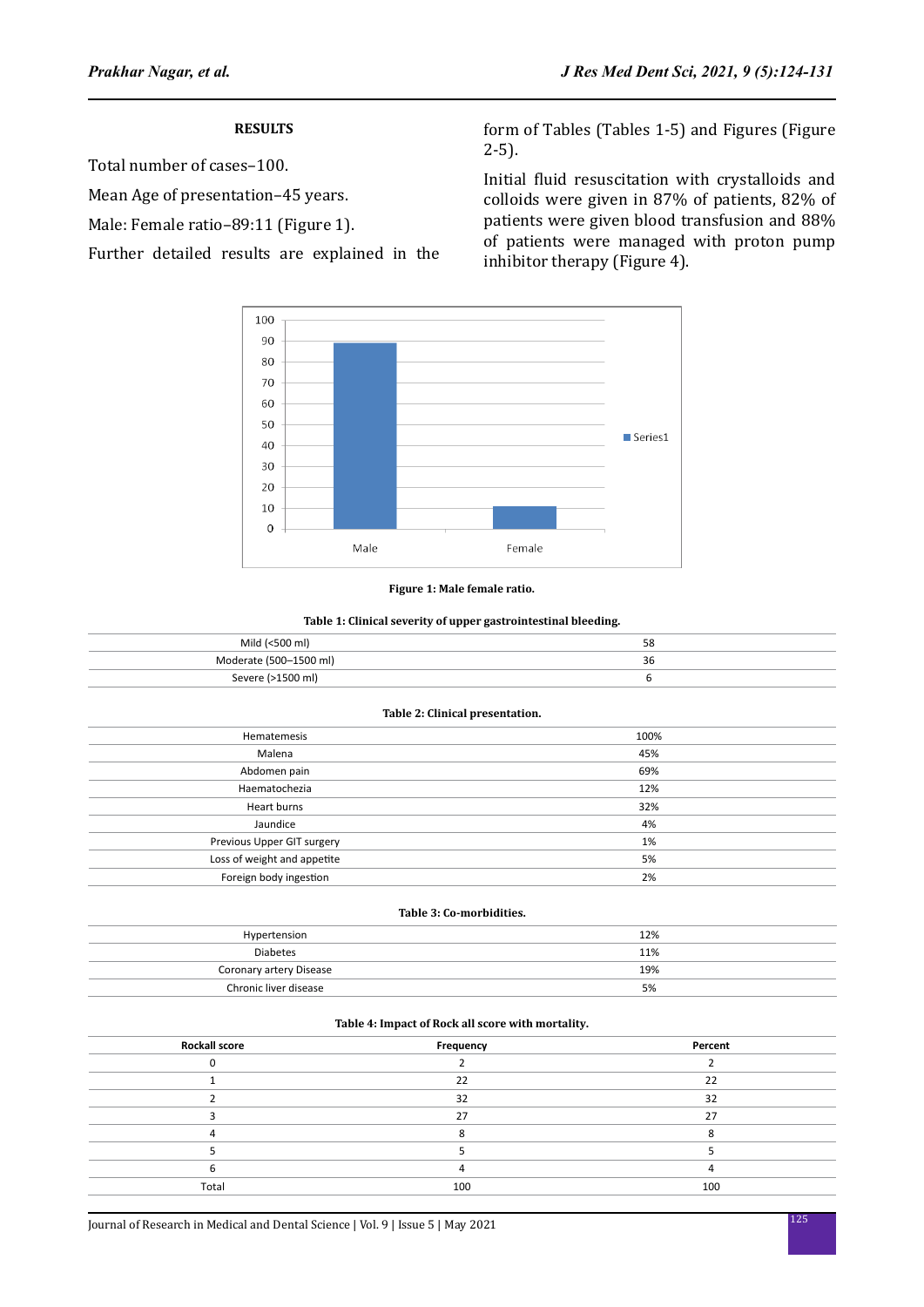10%  $0\%$ 

Smoking



**Table 5: Independent samples t-Test to compare mean age between survival and death in upper GI bleeding.**



**NSAID** 

Alcholism



**Figure 3: Mean rockall score survival and death.**



**Figure 4: Conservative management.**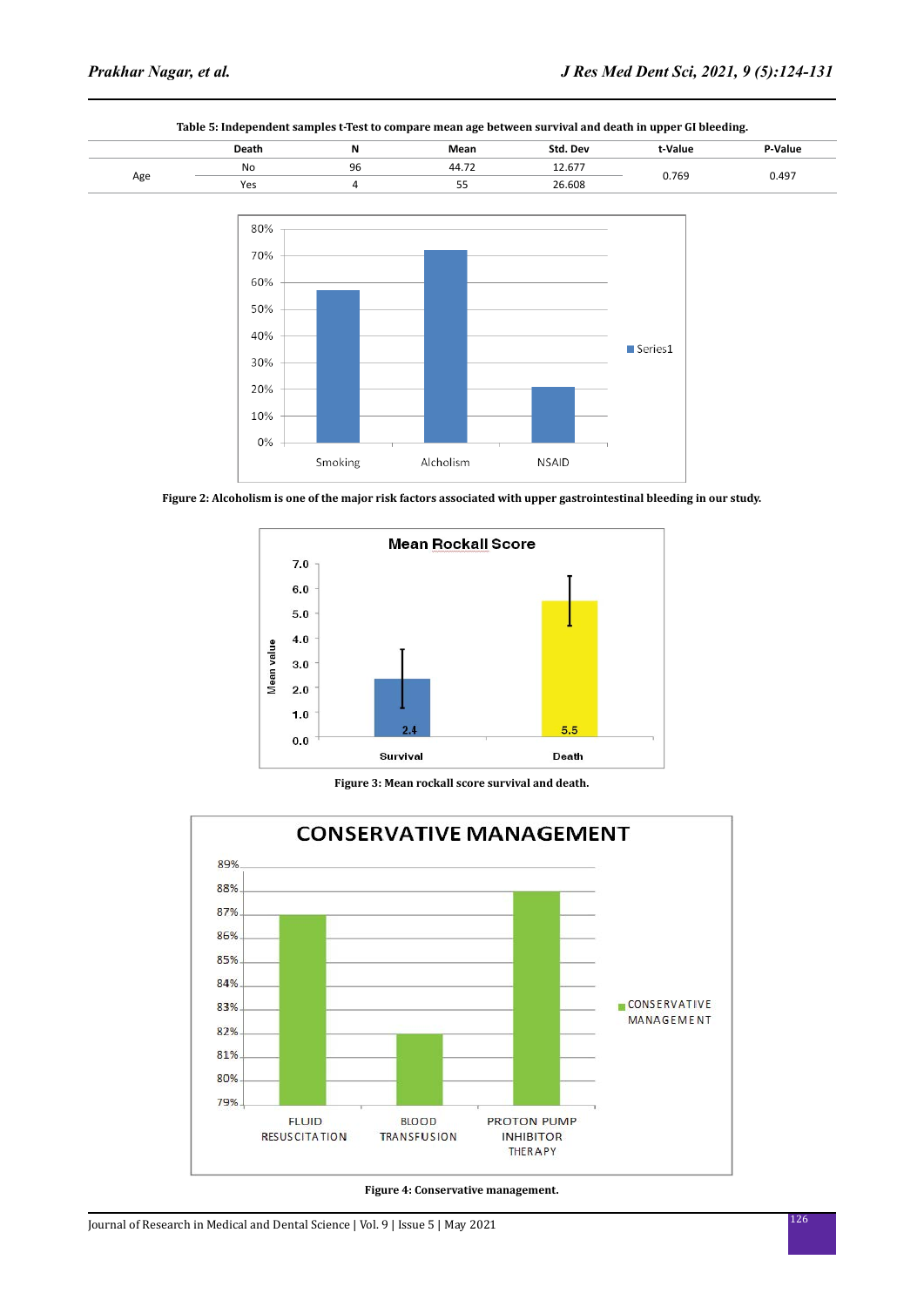

**Figure 5: Independent samples t-Test to compare mean age between survival and death in upper GI bleeding.**

# **DISCUSSION**

Upper Gastrointestinal bleeding is one of the most common emergencies in the surgical department that carries 6 to 10 % mortality worldwide [1]. Our study was a prospective clinical study on evaluation and management of Upper gastrointestinal bleeding in patients admitted in our institute (sree balaji medical college) in one year. We excluded children and patients under the age of 20 years from this study. We assessed the clinical presentation, co-morbidities, associated risk factors, OGD findings (within 24 hours of presentation), need of initial resuscitation, blood transfusion and intervention procedures like therapeutic<br>endoscopy, radiological intervention, or intervention, or emergency laparotomy.

A total of 100 cases were taken up for the study. In these patients, the mean age of presentation was 45 years with a standard deviation of 13. Minimum and maximum age of presentation in the final study was 20 and 79 years respectively with sex distribution predominantly seen among males (89% ) than females (11% ). The maximum number of age group is between 31 – 40 years as shown in the Figure 2.

The severity of bleeding was classified into mild, moderate, and severe depending upon the quantity of blood loss. Majority of patients ( 58% ) were presented with mild hematemesis (<500 ml ), 36% 0f patients presented with moderate hematemesis ( $500 - 1500$  ml) and only  $6\%$ presented with severe hematemesis (>1500 ml ) as shown in Table 1. We had 58 patients in mild, 36 patients in moderate and 6 patients in severe form of which 4 patients were died in spite of resuscitative measures.

All our patients admitted with haemetemis had Abdomen pain in 69 of them. About 45 patients had malena, 12 patients were presented with haematochezia and 32 patients had history of heart burns. History of anorexia and weight loss were observed in 5 patients while jaundice were noted in 4 patients as shown in Table 2 and Figure 3.

 The mortality rate was 4% in our study with mean age of survival and mortality being 44 and 55 year, respectively. Thus, elderly people withstand less well to UGIB than younger patients. The major contributing factor that leads to death was blood loss, which inturn leading to hypovolemic shock.

The incidence of risk factors like Smoking, Alcoholism and NSAIDs drug intake were considered in our study and the impact with mortality have also been been compared. Smoking is seen in 57 % of patients while the incidence of alcohol was seen with 72 %. Around 21 % of patients were having NSAIDs intake. Most of thepatients took NSAIDS for arthritis and myalgia. Thus, it can be clearly delineated from the Chart.4 that alcoholism i s one of the major risk factors causing Upper GI bleeding and almost, always associated with Peptic ulcer disease. Mortality rate also stands high in patients with alcoholism (75% ) than the other two risk factors (50%) as shown in Figure 5The associated co-morbid illness in our study were Hypertension (12%), Diabetes (11%), Coronary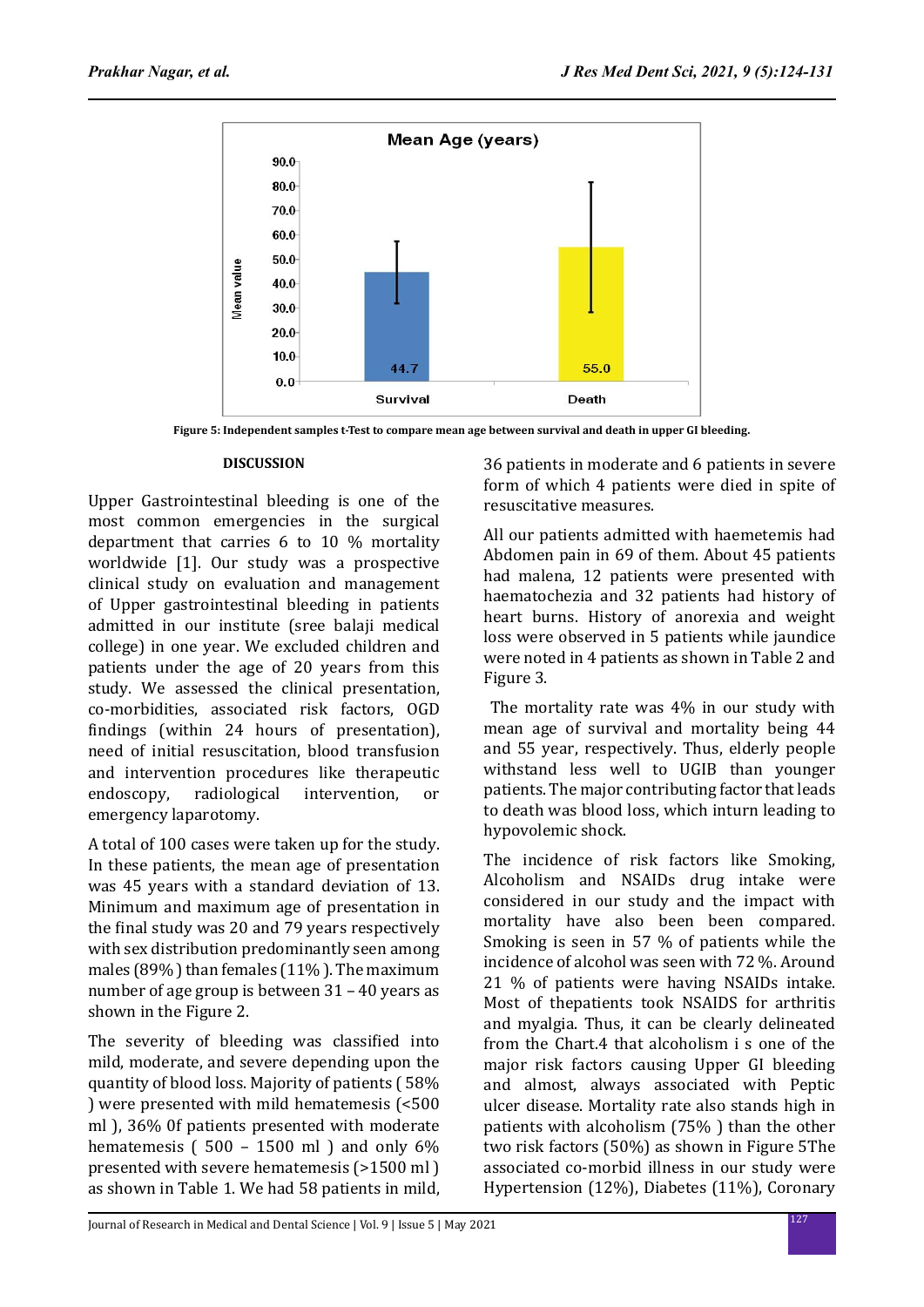Artery Disease (19%) and Chronic liver disease ( 5% ) as noted in Table.3. One of our patients died had associated history of old coronary artery disease and another patient had chronic liver disease leading to portal hypertension. Thus, it can be stated that, associated co-morbid factors had a strong link with mortality.

OGD is very useful to delineate the site of bleeding and to facilitate targeted therapy. It defines the low risk and high-risk strata and helps to identify the appropriate candidates for a period of hospital stay or intervention procedures if neded. Risk – stratification scores that incorporate endoscopic data, such as the complete Rock all score, propose that such scores are superior to clinically based scores because they define a greater proportion of all patients at low risk for adverse outcomes related to acute upper gastrointestinal bleeding. The pattern of Upper GI bleeding in our study was shown in Table.4. The commonest OGD finding in our study was Gastritis (25%), followed by Erosive gastritis (13%). Thus, around 38% of the patients had gastric inflammation or erosions, of which 32 patients were alcoholics. The second commonest cause was found to be Oesophagitis (9%), followed by Duodenitis (8%) and Mallory weiss tear (5%). There was not able to identify any lesion in about 4% of the individuals. More than a single site lesion like Gastritis + Duodenitis, Oesophagitis + Gastritis can be seen in 3 and 2 % of patients respectively while Gastric and Duodenal ulcers were seen in 2 and 4% respectively. Stigmata of recent haemorrhage (SRH) were found in 5 patients with UGIB. Malignancies were noted in 4 patients of UGIB.

In our study, stomal ulcer bleeding was seen only in 1 patient. A foreign body, needle was the cause of hematemesis in one patient. Variceal bleeding from Oesophageal and fundal varices constitutes 4% of UGIB in our study. According to the study by other researchers the most common endoscopic findings were Gastric ulcer (23.1) and oesophageal varices (23.1), followed by Duodenal ulcer (13.9), Mallory weiss tear (10.2), Gastritis (4.7), Duodenitis (3.7) and Oesophagitis (3.7). According to the study 24% had Duodenal ulcer, 24.4% had Gastritis/ Erosions, 22.3 % Gastric ulcer, 11.3 %. Oesophageal varices, 8.2% Mallory weiss tear, 7.3% Oesophagitis, 6.8% Duodenitis, 2.8% Neoplasms, 1.9% Stomal ulcer. Based on the clinical variables like age, the pre sence of shock and the presence of co-morbid illness, the clinical Rockall score was calculated for each patient with non-variceal bleeding. The original rockall scoring was calculated by totaling the clinical and endoscopic scoring systems. It clearly showed that majority of the patients (32) were with the score of 2. Only 5 and 4 patients had the score of 5 and 6 respectively with mortality rate being 4% among them. Thus, it concludes that, higher the rockall score, higher the mortality with significant P value of < 0.001 as shown in the Table.6. The mean Rockall score was 2.4 and 5.5 among the survival and death respectively as shown in the Chart.7. Thus in our study we could stratify patients with a total rockall score of 4 and below as low risk strata and with a score of 5 and above as high risk strata. Rockall scoring has been validated in multiple patient populations across a range of health sittings. It appears to be a valid predictive index that relies on clinical and endoscopic data for assessing the risk of subsequent recurrent bleeding and mortality in patients with acute UGIH.

Patients presented with Upper GI bleeding in emergency ward was prioritized to start initial resuscitation according to the clinical presentation. Peripheral line or Central venous line, Ryles tube insertion and Foley's catheterization would be started with intense monitoring of vital signs and urine output. Endotracheal intubation should be attempted in necessary conditions.

Initial fluid resuscitation should be given with crystalloids like Ringer lactate or Normal saline of about 500 ml within the first 30 minutes, followed by colloids like haemacel to maintain the intravascular volume. Compatible cross matched blood transfusion should be started as soon as possible to counteract the blood loss due to hematemesis. Fresh frozen plasma or Platelet's transfusion can also be given depending upon multiple factors, including bleeding severity, bleeding rate, presence of other coagulopathies, and presence of qualitative platelet defects, such as those induced by NSAIDs. Cardiorespiratory support, and treatment of significant comorbid diseases, such as sepsis or coronary artery disease must be given importance to prevent morbidity. Patients usually receive supplemental oxygen by face mask or nasal prongs to counteract the loss of oxygen carrying capacity from blood loss.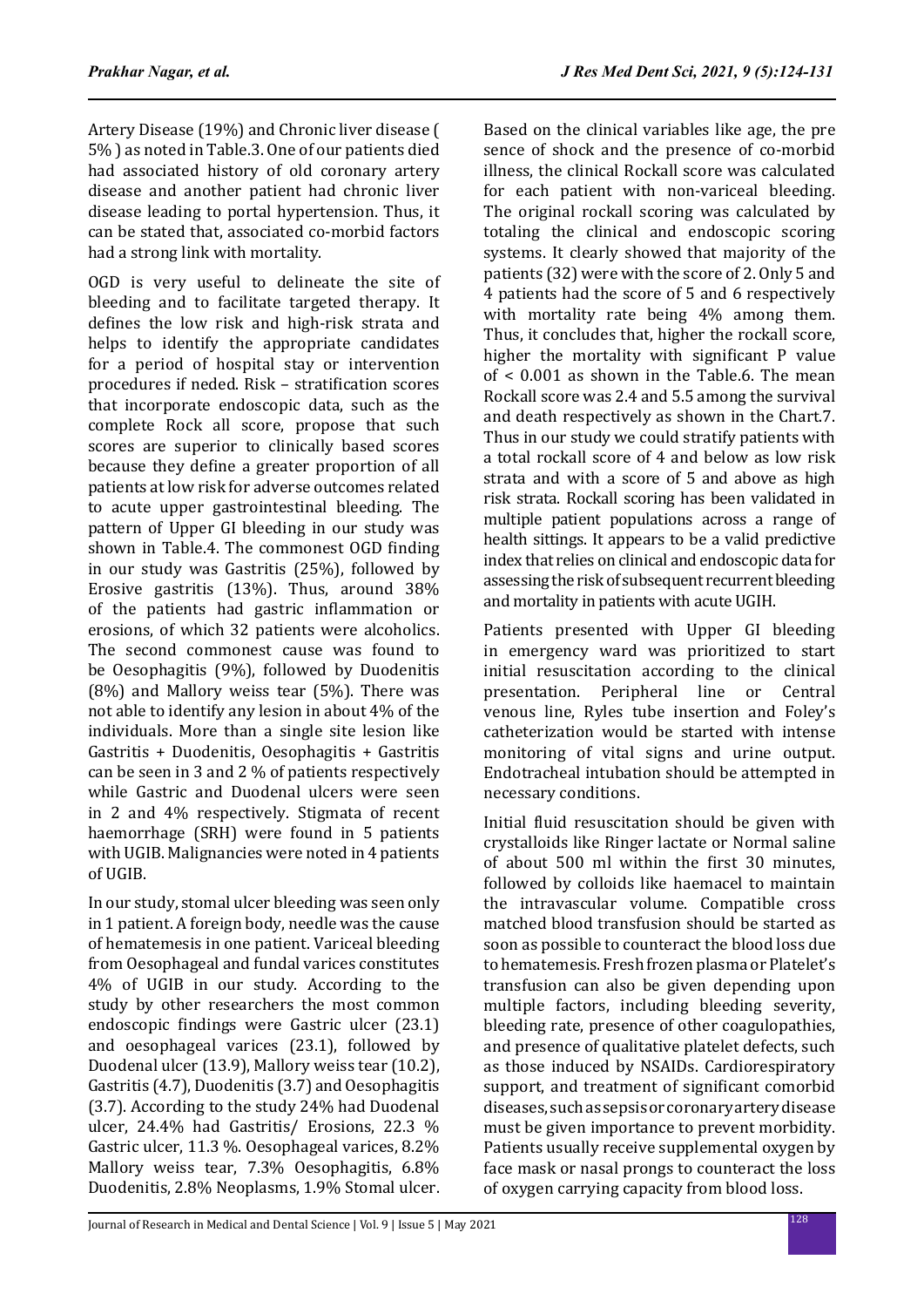In patients suggestive of Non variceal bleeding, high-dose Proton pump inhibitor therapy i.e, initial intravenous bolus of Pantoprazole 80 mg followed by continuous infusion (Pantoprazole 8 mg/hr) for up to 72 h should be given. This therapy ideally be given prior endoscopy. In our study, 87% of patients were managed with initial fluid resuscitation with crystalloids and colloids, blood transfusion was given in 82% of individuals and 88% of patients had given proton pump inhibitor therapy.

Early OGD will significantly improves the clinical outcome in special circumstances requiring urgent endoscopic hemostasis, such as severe, ongoing hemorrhage or esophageal variceal hemorrhage. Bleeding form vaices is mainly because of dysfunction of liver and bleeding varices which are refractive to the treatment. The selection of therapy for bleeding esophageal varices remains controversial. Of all the modes of treatment, in recent years attention was focused on the relative merits of portosystemic shunting, devascularization of esophagus on one hand and the endoscopic procedures to control the bleeding from esophageal varices on the other hand.

The use of endoscopy therapeutically, minimizes the blood transfusion requirements and reduces the length of stay in intensive care set up. Injection therapy can be done over the bleeding site using normal saline or diluted epinephrine. The use of Cautery devices like heater probes, neodymium yttrium aluminum garnet lasers, argon plasma coagulation, and electrocautery probes were used to coagulate blood vessels (coaptation). Clips and band ligation devices were also deployed over the bleeding site to control it. In our study. therapeutic interventions were needed in 2 patients whose OGD findings showed Gastric polyp and Foreign body. Endoscopic polypectomy and Endoscopic foreign body (needle) extraction were done in the above said cases.

Endoscopic variceal band ligation (EVL) was done in a patient who had presented with Upper GI bleeding and OGD showing Grade III oesophageal varices. The results from 6 randomized control trials showed that, Endoscopic variceal ligation is superior to Endoscopic sclerotherapy (EST) and a meta-analysis has confirmed the superiority of EVL over EST. It was stated that, Endoscopic variceal ligation should be repeated every 2 to 4 weeks to eradicate the varices. Concomitant Beta-blocker therapy should also be considered for effective treatment.

Radiological intervention was required for 2 cases in our study. Angiography along with transcatheter embolization proved to be valuable as a non-operative option for selected patients with non-variceal upper gastrointestinal bleeding. Micro coils like, fibred platinum coils of size ranging from 2–10 mm in diameter are used. These coils decrease the perfusion pressure thus allowing the bleeding vessel to get thrombose, once deployed in a distal artery. Coil embolization of Gastro duodenal artery was done, and the patient was improved symptomatically.

In our study, Laparotomy was done for 4 cases. The operations for bleeding duodenal ulcer are oversewing of the ulcer with or without vagotomy and drainage procedures. Oversewing alone is associated with higher ulcer recurrence but have lower mortality rate. Emergency laparotomy was done for a case of Refractory haemetemis with pharmacological and endoscopic management. OGD finding was duodenal bulb ulcer with visible spurting vessel. Endoscopic banding was failed due to continuous bleeding. Laparotomy was done, under running sutures made over the spurting vessel followed by truncal vagotomy and pyloroplasty.

For other three patients with carcinoma<br>stomach. fluid resuscitation and blood resuscitation and transfusion were given initially to stabilize the patient and thorough evaluation was made with investigations. Surgical resection of the growth with adequate margins is the only curative treatment for carcinoma stomach. R0 resection is the goal of surgical treatment. The standard surgery for stomach growth is, Radical subtotal gastrectomy, Billroth II gastrojejunostomy with Roux en Y anastomosis. The operative mortality for this procedure is around 2 to 4 %. Depending upon the per operative findings, procedure can be modified. Palliative procedures like anterior gastrojejunostomy or Feeding jejunostomy can be undertaken in case of locally advanced or metastased gastric carcinoma.

In our study, Elective laparotomy was made and one patient with antro pyloric growth underwent subtotal gastrectomy, roux-en-Y anastomosis with D2 resection. Another patient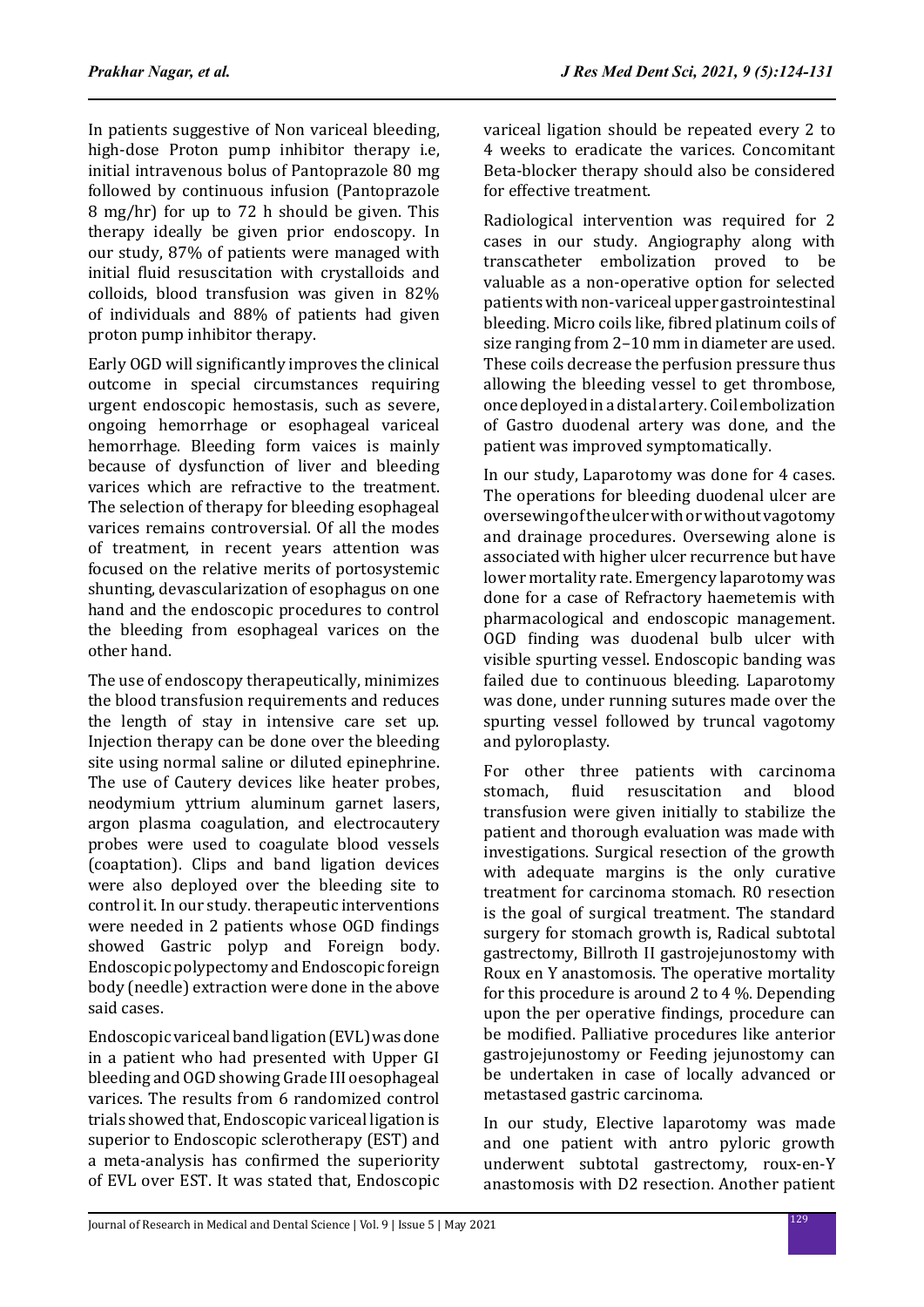with carcinoma stomach with transverse mesocolon infiltration was managed with palliative anterior gastro jejunostomy, while the elderly patient with advanced carcinoma stomach with peritoneal and liver secondaries underwent feeding jejunostomy. From the Table.7 and Chart.10, it can be stated that, the mean age of survival among the individuals with upper gastrointestinal bleeding was 44 years and the mortality was seen among the patients with group of around 55 years [3-18].

# **CONCLUSION**

More than half of the patients presented to the emergency ward with mild hematemesis whereas mortality was found to be in individuals with severe hematemesis. Among the risk factors studied, alcoholism appears to be a major risk factor almost always associated with peptic ulcer disease and 3/4 increased risk for mortality.

The associated co-morbid illness plays a significant role in deciding the mortality. Oesophago-Gastro-Duodenoscopy was used as a diagnostic and therapeutic tool in the management of UGIB. The most common finding was Gastritis, followed by Erosive Gastritis. Thus, Peptic ulcer disease is the commonest cause of UGIB.

The Rock all score was used to triage the nonvariceal upper gastrointestinal bleed patients into low and high-risk strata and it was proved that higher the Rock all score, higher will be the mortality. Radiological and surgical interventions should be considered in patients refractory to conservative management, depending upon the circumstances. Mortality rate in our institute is 4%, which is best explained by the availability of an Upper GI bleed centre and strict adherence to formed protocols.

### **FUNDING**

No funding sources.

## **ETHICAL APPROVAL**

The study was approved by the institutional ethics committee.

# **CONFLICT OF INTEREST**

The authors declare no conflict of interest.

### **ACKNOWLEDGMENTS**

The encouragement and support from Bharath University, Chennai is gratefully acknowledged. For provided the laboratory facilities to carry out the research work.

### **REFERENCES**

- 1. Laine L, Cook D. Endoscopic ligation compared with sclerotherapy for treatment of esophageal variceal bleeding: A meta-analysis. AnnIntern Med 1995; 123:280–287.
- 2. Savides TJ, Jensen DM, Cohen J, et al. Severe upper gastrointestinal tumor bleeding: endoscopic findings, treatment, and outcome. Endoscopy 1996; 28:244-248.
- 3. Norton ID, Petersen BT, Sorbi D, et al. Management and long-term prognosis of Dieulafoy lesion. Gastrointest Endosc 1999; 50:762-767.
- 4. Marwick T, Kerlin P. Angiodysplasia of the upper gastrointestinal tract: clinical spectrum in 41cases. J Clin Gastroenterol 1986; 8:404–407.
- 5. Gostout CJ, Viggiano TR, Ahlquis DA, et al. The clinical and endoscopic spectrum of the Watermelon stomach. J Clin Gastroenterol 1992; 15:256–263.
- 6. Lemos DW, Raffetto JD, Moore TC, et al. Primary aortoduodenal fistula: a case report and review of the literature. J Vasc Surg 2003; 37:686-689.
- 7. Cheng CL, Lee CS, Liu NJ, et al. Overlooked lesions at emergency endoscopy for acute non variceal upper gastrointestinal bleeding. Endoscopy 2002; 34:527– 530.
- 8. Rockall TA, Logan RF, Devlin HB, et al. Selection of patients for early discharge or outpatient care after acute upper gastrointestinal haemorrhage. National Audit of Acute Upper Gastrointestinal Haemorrhage. Lancet 1996; 347:1138–1140.
- 9. Forest JA, Finlayson ND, Shearman DJ. Endoscopy in gastrointestinal bleeding. Lancet 1974; 2:394-397.
- 10. Chey WD, Wong BCY. Practice parameters committee of the american college of gastroenterology: American college of gastroenterology guideline on the management of helicobacter pylori infection. Am J Gastroenterol 2007; 102:1808.
- 11. Rafique MZ, Ul Haq T, Ud Din GN, et al. Transcatheter embolization of acute nonvariceal gastrointestinal hemorrhage. J Coll Physicians Surg Pak 2005; 15: 81-84.
- 12. Abraldes JG, Bosch J. Somatostatin and analogues in portal hypertension. Hepatology 2002; 35:1305–1312.
- 13. Sanyal AJ, Freedman AM, Luketic VA, et al. Transjugular intrahepatic portosystemic shunts for patients with active variceal hemorrhage unresponsive to sclerotherapy. Gastroenterology 1996; 111:138–146
- 14. de la Fuente SG, Khuri SF, Schifftner T, et al. Comparative analysis of vagotomy and drainage versus vagotomy and resection procedures for bleeding peptic ulcer disease: